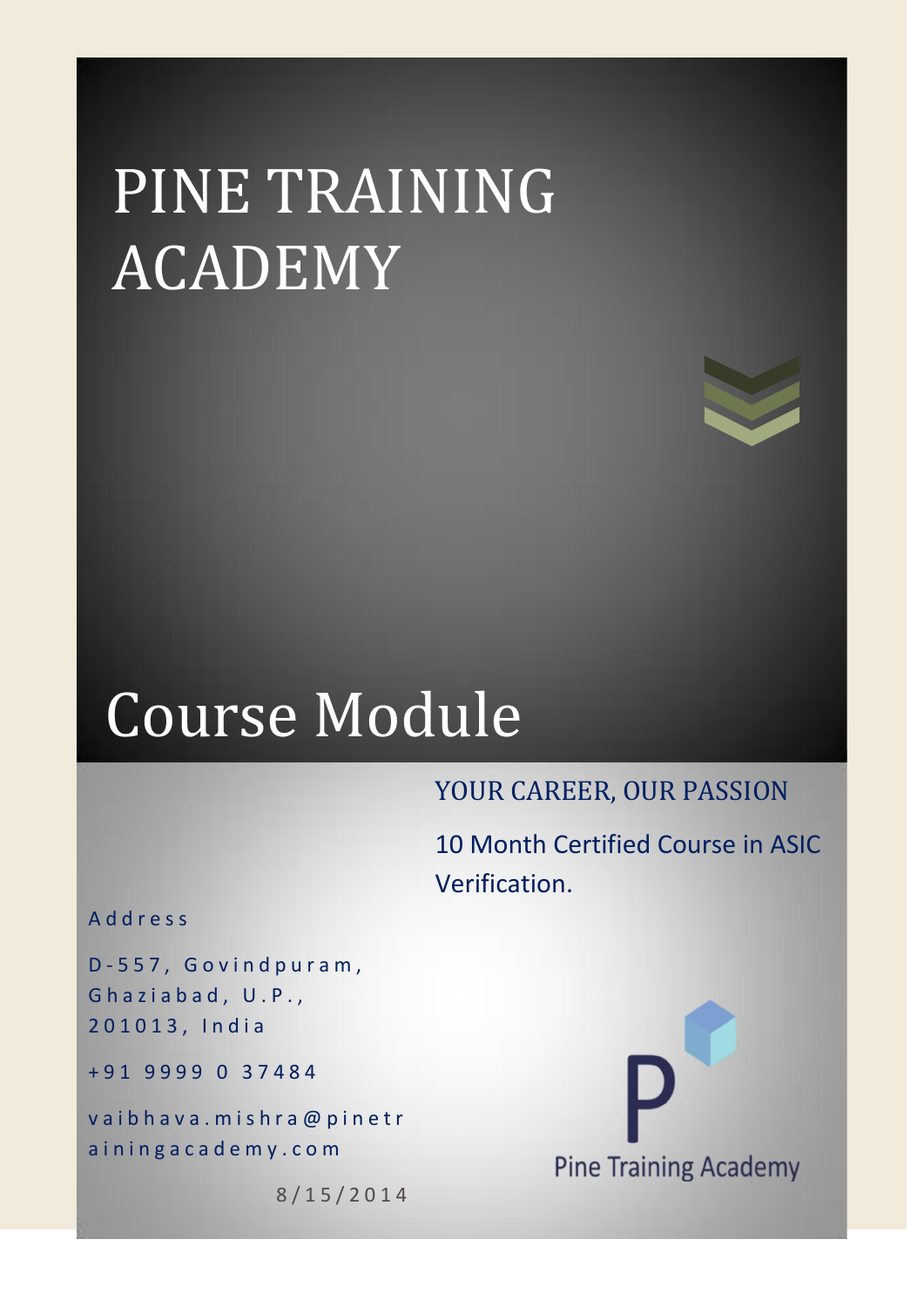### Verification Flow in Design Signoff

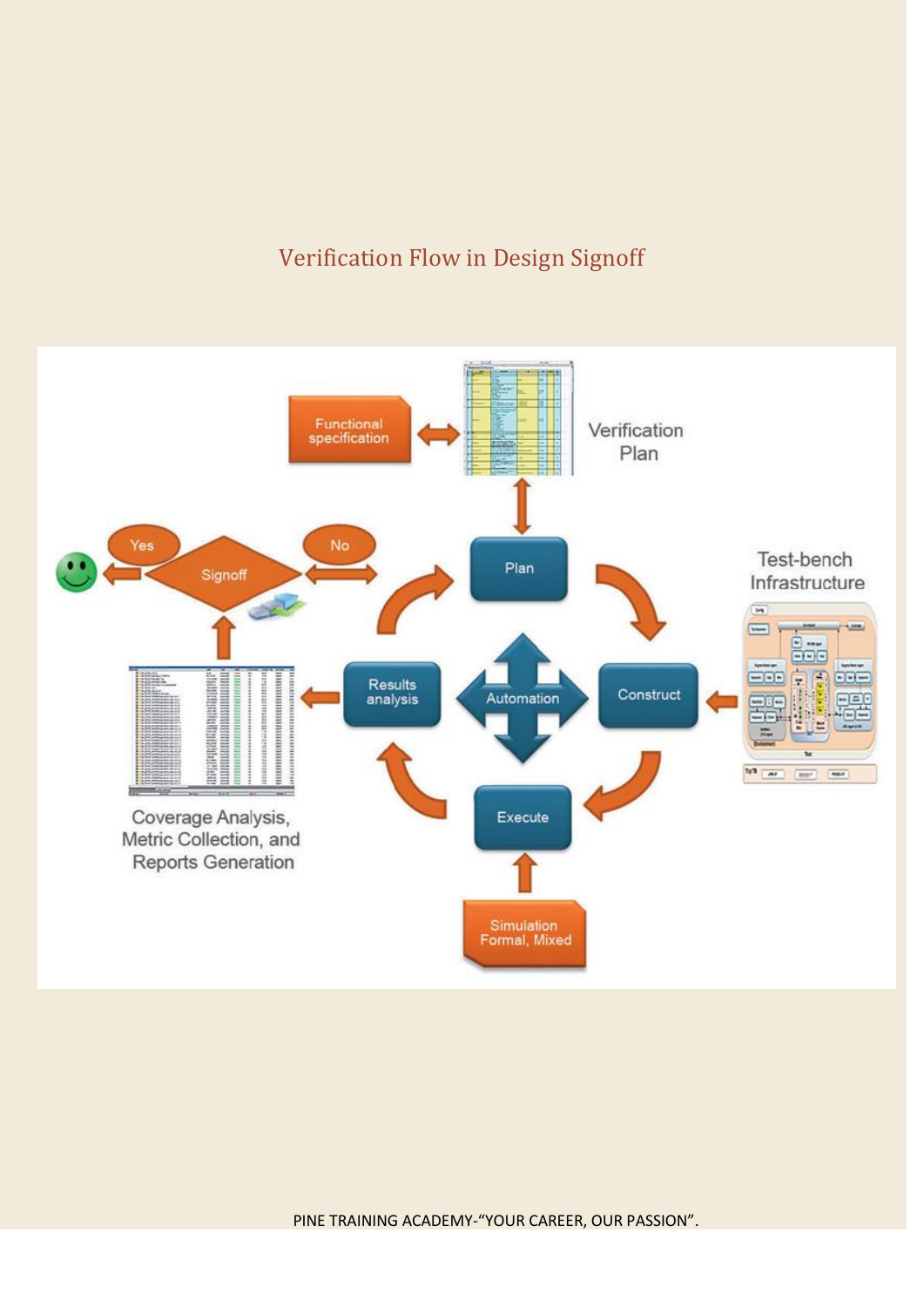#### **Highlights**

- Understanding of Black box verification and White box verification
- Understanding of different verification (IP Verification, SoC Verification, Subsystem Verification, Verification IP Design)
- Digital Logic Fundamental like Basic and Advanced Digital.
- Brief Study of C and Object Oriented programming.
- Basic knowledge of Linux and Scripting.
- Hardware Design Language (Verilog).
- Hardware Verification Language (System Verilog)
- Verification Methodology (UVM)
- Brief study of AMBA Bus (APB,AHB,AXI).
- Industrial Project.
- Test and Interview Series after completion of every module.
- Visit from Industry.
- Personality Development program and preparation of Interview and Resume.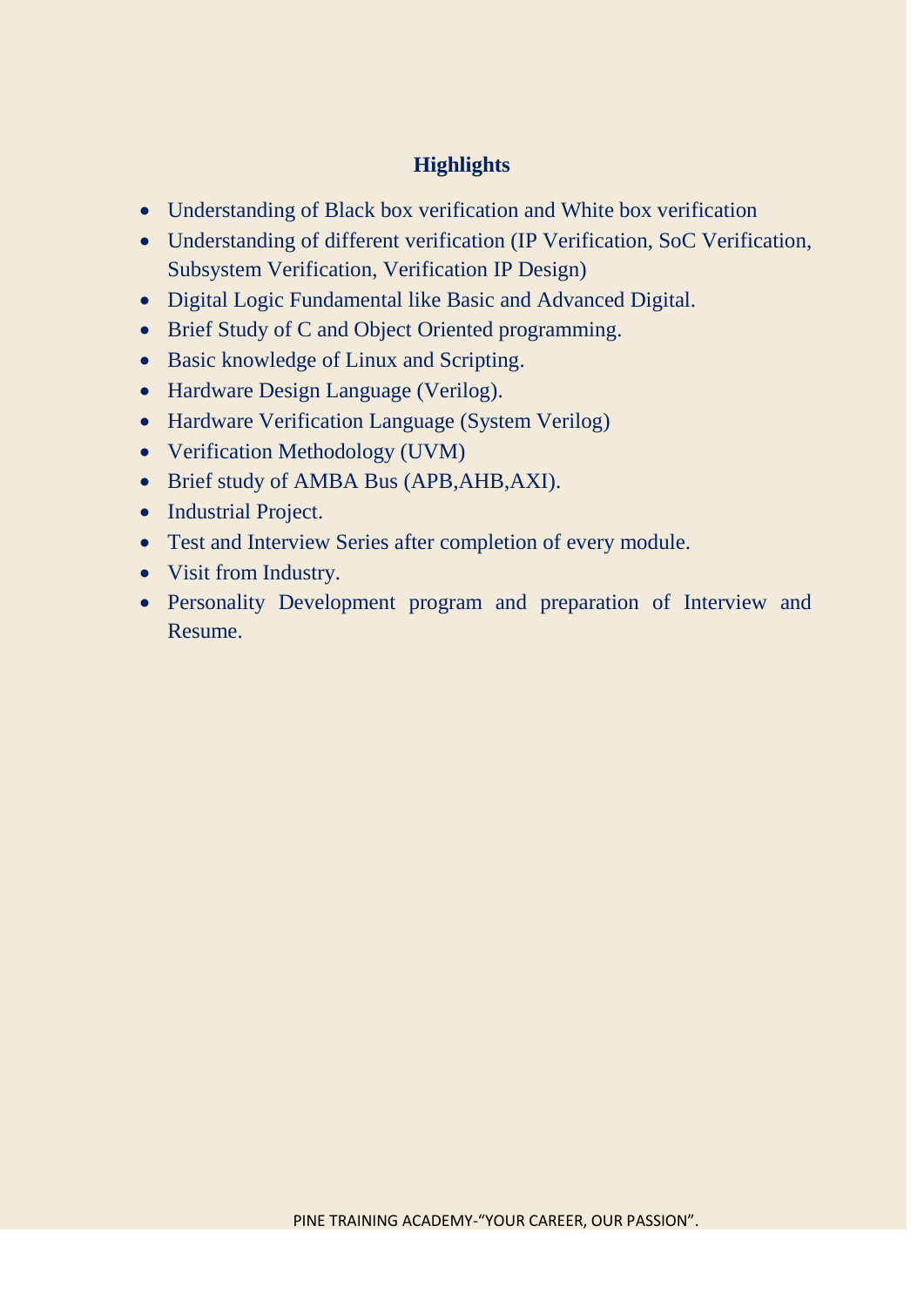|                  | <b>ASIC Verification</b>                                    |  |  |
|------------------|-------------------------------------------------------------|--|--|
| <b>Main</b>      | <b>Digital System Design</b>                                |  |  |
| <b>Module</b>    |                                                             |  |  |
| <b>Module -1</b> | ❖ Digital System Design:-                                   |  |  |
| Digital          | Introduction to Digital System.                             |  |  |
| <b>System</b>    | <b>Number System</b><br>$\circ$                             |  |  |
| Design.          | <b>Digital Logic Levels</b><br>$\circ$                      |  |  |
|                  | Digital Logic Circuits.                                     |  |  |
|                  | <b>c</b> Combinational Logic Circuit.                       |  |  |
|                  | Sequential Logic Circuit.<br>$\circ$                        |  |  |
|                  | <b>Schematics Entry.</b>                                    |  |  |
|                  | FSM.                                                        |  |  |
|                  | Timing Fundamental.                                         |  |  |
|                  | Assignment of Industrial Project.                           |  |  |
|                  | Test and Interview Series.                                  |  |  |
| $Module - 2$     | <b>❖ UNIX</b>                                               |  |  |
| UNIX             | Basic of UNIX, how different from Windows.                  |  |  |
|                  | Introduction of SHELL.                                      |  |  |
|                  | File and Directories.                                       |  |  |
|                  | Home Directories Introduction and .cshrc file               |  |  |
|                  | formation.                                                  |  |  |
|                  | Basic Commands-cp, mv, rm, touch, which, mkdir, cat         |  |  |
|                  | UNIX sed, cut, awk, grep (regex), tr commands.<br>$\bullet$ |  |  |
|                  | BASH shell scripting, usage of loops, arguments,            |  |  |
|                  | array.                                                      |  |  |
| $Module - 3$     | ❖ C & Object Oriented Programming                           |  |  |
| C, OOP           | C and Verification                                          |  |  |
| concept          | Why C is useful in Verification                             |  |  |
|                  | Complete C programming language brief                       |  |  |
|                  | Object oriented programming and Verification                |  |  |
|                  | <b>Brief of Object Oriented Programming</b><br>$\bullet$    |  |  |
|                  |                                                             |  |  |
| <b>Module -4</b> | ❖ Hardware Design Language (Verilog).                       |  |  |
| HDL(Hardw        | <b>Need of Verilog</b>                                      |  |  |
| are Design       | <b>Abstraction Level</b>                                    |  |  |
| Language)        | Concurrency                                                 |  |  |
|                  | Digital Circuit design with Verilog                         |  |  |
|                  | Need of Verification of HDL design                          |  |  |
|                  | 4 State & 2 State logic                                     |  |  |
|                  | Top Down & Bottom up design Methodology                     |  |  |
|                  | <b>Verilog HDL Design Flow</b><br>$\bullet$                 |  |  |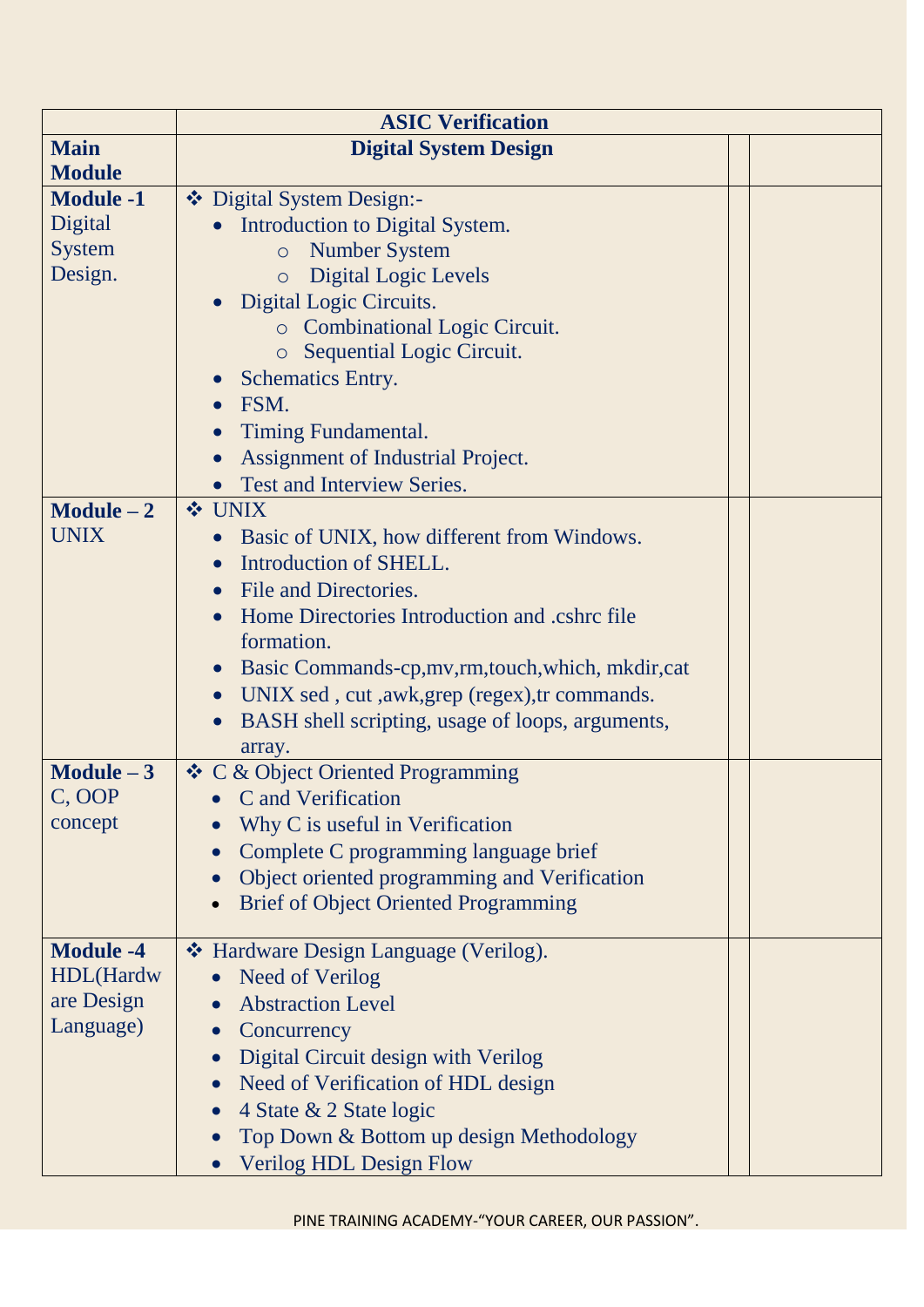|                                                  | <b>Verilog Syntax and Symantics</b><br><b>Gate level Modelling</b><br>Data Flow Modelling<br><b>Behavioural Level Modelling</b><br>Blocking & Non-blocking assignment<br>Test & Interview questions                                                                                                                                                                                                                                                                                                                                                         |  |
|--------------------------------------------------|-------------------------------------------------------------------------------------------------------------------------------------------------------------------------------------------------------------------------------------------------------------------------------------------------------------------------------------------------------------------------------------------------------------------------------------------------------------------------------------------------------------------------------------------------------------|--|
|                                                  |                                                                                                                                                                                                                                                                                                                                                                                                                                                                                                                                                             |  |
| Module $-5$<br><b>System</b><br>Verilog(HV<br>L) | ❖ Introduction to System Verilog course objective.<br>Introduction: Reasons for using the Hardware<br>Verification Language.<br>Benefits of System Verilog in Verification.<br><b>System Verilog Data types</b><br><b>Procedural Statements and Routines</b><br>Interface & Virtual Interface<br>Constraint Randomization & Need of Randomization<br>Threads & Interprocess Communication<br>Coverage Metric Code coverage, Functional<br>Coverage)<br>Callbacks<br><b>Cross coverage</b><br>$\div$ Writing a Test – bench.<br>❖ Test and Interview Series. |  |
| Module-6<br><b>UVM</b><br>Methodology            | Universal Verification Methodology(UVM)<br><b>UVM</b> Testbench<br><b>UVM</b> Phases<br>$\bullet$<br>UVM Top-down & Bottom-up approach<br><b>UVM Reporting</b><br><b>UVM</b> Transaction<br><b>UVM</b> Configuration<br><b>UVM</b> Factory<br>$\bullet$<br>UVM Sequence (also UVM Virtual sequence)<br>UVM Components(Monitor, Agent, Environment,<br>Sequencer, Driver)<br><b>UVM Transaction level Methodology</b><br><b>UVM Callbacks</b>                                                                                                                |  |